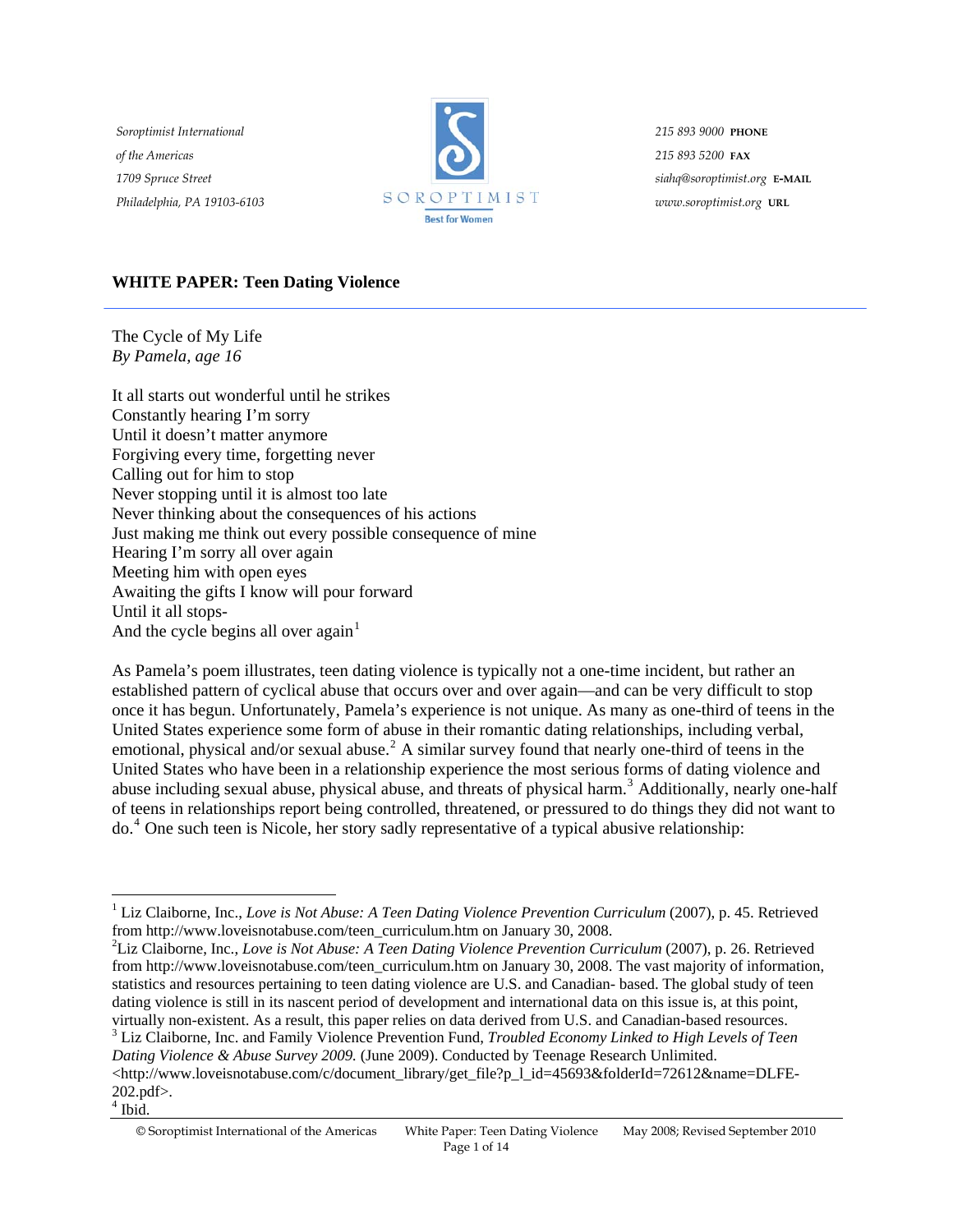*When I was 15, I went to summer school, and I met this guy. And we became a couple. Slowly, he became controlling and verbally abusive. And then finally, it led to him hitting me. It would be just like a flicking of the head… and then one time it was a hit in the face. And then he was choking me on the stairs. It made me feel very scared and alone and confused*. [5](#page-1-0)

Moreover, females ages 16 to 24 are more vulnerable to intimate partner violence than any other age dating violence can affect any adolescent, regardless of race, religion, sexual orientation, culture or conomic status. e Most teens who experience dating violence feel scared, alone and confused. Although they may certainly feel scared and confused, they are—statistically speaking—far from alone. Fifty-seven percent of teens know someone who has been verbally, physically, or sexually abusive in a dating relationship.<sup>[6](#page-1-1)</sup> group.<sup>[7](#page-1-2)</sup> However, a recent survey found that one-fourth of tweens (aged 11 to 14) say that boyfriend/girlfriend relationships usually begin at age 14 and younger, and more alarming, both parents and tweens report that sex is considered a typical part of tween dating relationships.<sup>[8](#page-1-3)</sup> Data now reveals that early sexual activity is an indicator for dating violence and abuse among teenagers.<sup>[9](#page-1-4)</sup> Therefore, teen dating violence may soon also become prevalent among female tweens.<sup>[10](#page-1-5)</sup> Finally, no teen is exempt: teen

### **Teen Dating Violence: What is It?**

isolate their partner from friends and family, equate possessiveness and jealousy with love, and use their social status to establish control over their partner.<sup>13</sup> The patterns and signs of teen dating violence tend to mirror those exhibited in adult abusive relationships.<sup>[11](#page-1-6)</sup> In both cases, there is often a pattern of repeated violence that escalates over time, a pattern of abusive behavior followed by apologies and promises to change, and an increased risk of violence when the abused partner decides to leave the relationship.<sup>[12](#page-1-7)</sup> Also, abusive boys, like men, tend to

The National Resource Center on Domestic Violence defines teen dating violence as:

perpetrated by an adolescent against a current or former dating partner. The abusive teen uses this pattern of violent and coercive behavior—either in a heterosexual or homosexual dating relationship—in order to gain power and maintain control over the dating partner.<sup>14</sup> a pattern of actual or threatened acts of physical, sexual, verbal and/or emotional abuse,

<span id="page-1-0"></span><sup>5</sup> NBC News Transcripts, *Today Show*, "Jessica Aranoff of Break the Cycle Discusses Causes of and Solutions for Abuse in Teen Relationships" (2005). Retrieved from www.ncdsv.org/images/JessicaAranoffBreakCycle.pdf on January 30, 2008.

<span id="page-1-1"></span><sup>6</sup> American Bar Association (ABA), *National Teen Dating Violence Initiative,"*Teen Dating Violence Facts" (2006), p. 3. Retrieved from www.abanet.org/unmet/teendating/facts.pdf on January 30, 2008.

 $\sqrt{7}$  Ibid., p. 1.

<span id="page-1-3"></span><span id="page-1-2"></span><sup>8</sup> Liz Claiborne, Inc. and the National Teen Dating Violence Abuse Helpline, *Tween/Teen Dating Relationships Survey 2008*. (July 2008). Conducted by Teenage Research Unlimited.

<sup>&</sup>lt;http://www.loveisnotabuse.com/c/document\_library/get\_file?p\_l\_id=45693&folderId=72612&name=DLFE-203.pdf>.

<sup>&</sup>lt;sup>9</sup> Ibid.

<span id="page-1-5"></span><span id="page-1-4"></span> $^{\rm 10}$  Ibid.

<sup>&</sup>lt;sup>11</sup> LeAnna M. Gutierrez, "Teen Dating Violence: An Ignored Epidemic" (2002), p.1. Retrieved from

<span id="page-1-6"></span>www.2.edc.org/gdi/publications\_SR/publications/CRicaPub/GutierrezEnglish.pdf on November 2, 2007.

<span id="page-1-7"></span><sup>&</sup>lt;sup>12</sup> *Women's Law*, "Information for Teens." Retrieved from www.womenslaw.org/teens.htm on November 6, 2007.<br><sup>13</sup> LeAnna M. Gutierrez, "Teen Dating Violence: An Ignored Epidemic" (2002), p.1. Retrieved from

www.2.edc.org/gdi/publications\_SR/publications/CRicaPub/GutierrezEnglish.pdf on November 2, 2007.

<sup>&</sup>lt;sup>14</sup> National Resource Center on Domestic Violence (NRCDV), *Teen Dating Violence Overview* (2004), p.1. Retrieved from http://search.pcadv.net/phpdig/search.php on November 6, 2007.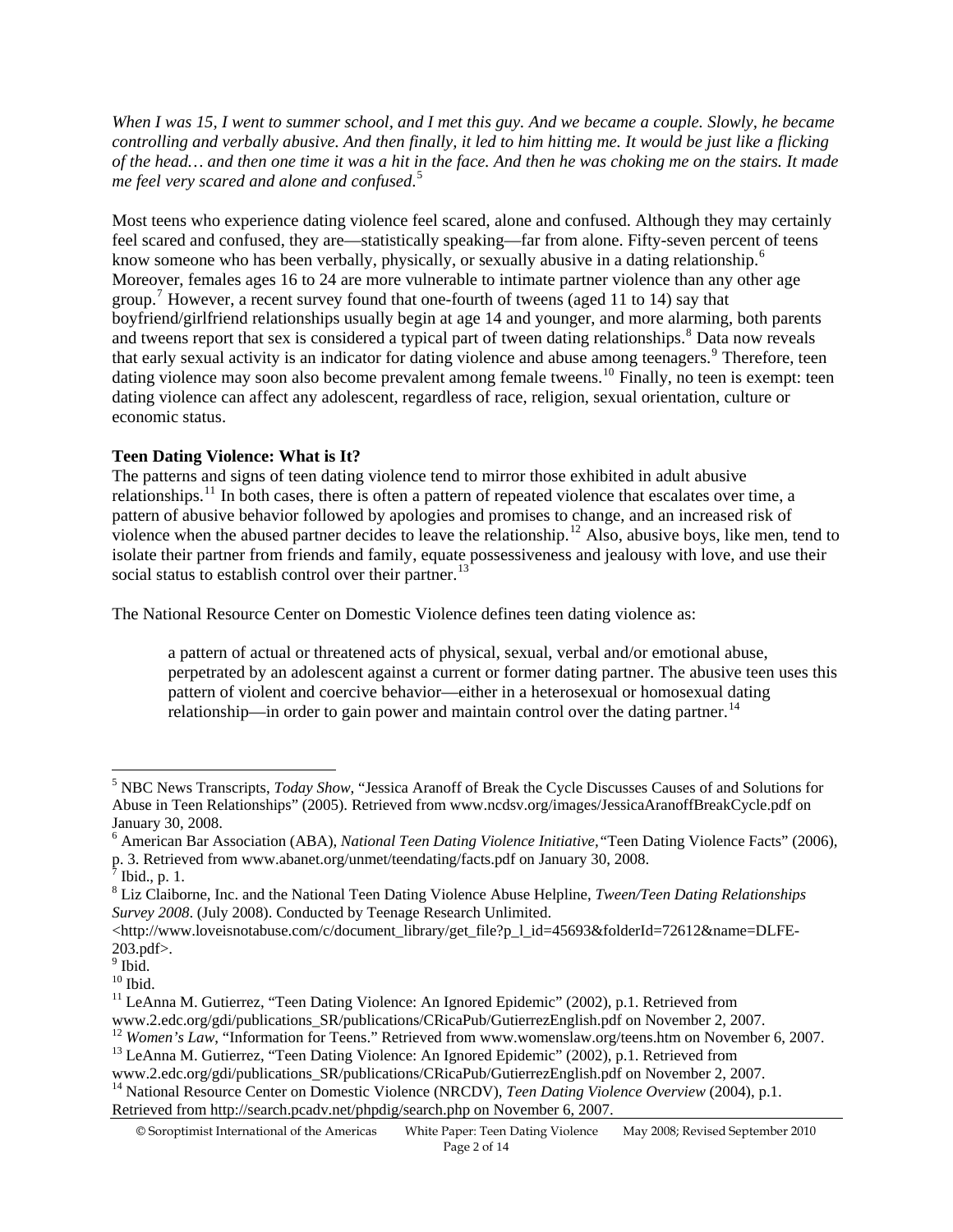The three main types of dating abuse—verbal or emotional, physical and sexual—are more fully explored below.

### Verbal or Emotional Dating Abuse

*What hurt me the most were his mean words. I wasn't used to the kind of names he called me… I cried a lot. I walked looking down. I'd ditch school a lot, and, although I made sure I passed, I was falling behind. I was miserable.[15](#page-2-0)*

Verbal or emotional abuse involves someone saying or doing something to their dating partner that causes the person to feel afraid and/or develop a reduced sense of self-esteem or self-worth. Verbal or emotional abuse involves one person trying to control their partner's feelings or behaviors. It includes, but is not limited to:

- Name-calling and put-downs
- Yelling and screaming
- Embarrassing the person in front of others
- Intimidation
- Spreading negative rumors about the person
- Preventing the person from seeing their friends or family
- Threatening violence or harm
- Telling the person what to do
- Making racial slurs about the person
- Making the person feel responsible for the abuse/violence

A high percentage of high school students surveyed—61 percent—reported having had a partner who made them feel bad or embarrassed about themselves.<sup>[16](#page-2-1)</sup>

#### Physical Dating Abuse

*…He had to make sure I wasn't doing anything. He'd find out from his friends if I was talking to someone, and we'd get in a big argument. …He'd hit me, push me, sock me in the stomach and in the head. He was smart. He knew not to leave me with bruises that showed.[17](#page-2-2)*

Physical abuse involves any intentional unwanted contact with the other person's body. Physical abuse does not have to leave a mark. Physical abuse includes, but is not limited to:

- Scratching
- Kicking
- Pushing
- Choking
- Biting
- Slapping
- Shoving

 $\overline{a}$ 

• Pulling hair

<span id="page-2-0"></span><sup>&</sup>lt;sup>15</sup> Liz Claiborne, Inc., *Love is Not Abuse: A Teen Dating Violence Prevention Curriculum* (2007), p. 29. Retrieved from http://www.loveisnotabuse.com/teen curriculum.htm on January 30, 2008.

<span id="page-2-2"></span><span id="page-2-1"></span><sup>&</sup>lt;sup>16</sup> Liz Claiborne, Inc. "New Survey of American Teens Reveals Shocking Levels of Teen Dating Abuse and Violence" (2006). Retrieved from http://www.loveisnotabuse.com/pressreleases.htm on January 31, 2008. <sup>17</sup> Liz Claiborne, Inc., *Love is Not Abuse: A Teen Dating Violence Prevention Curriculum* (2007), p. 29. Retrieved from http://www.loveisnotabuse.com/teen\_curriculum.htm on January 30, 2008.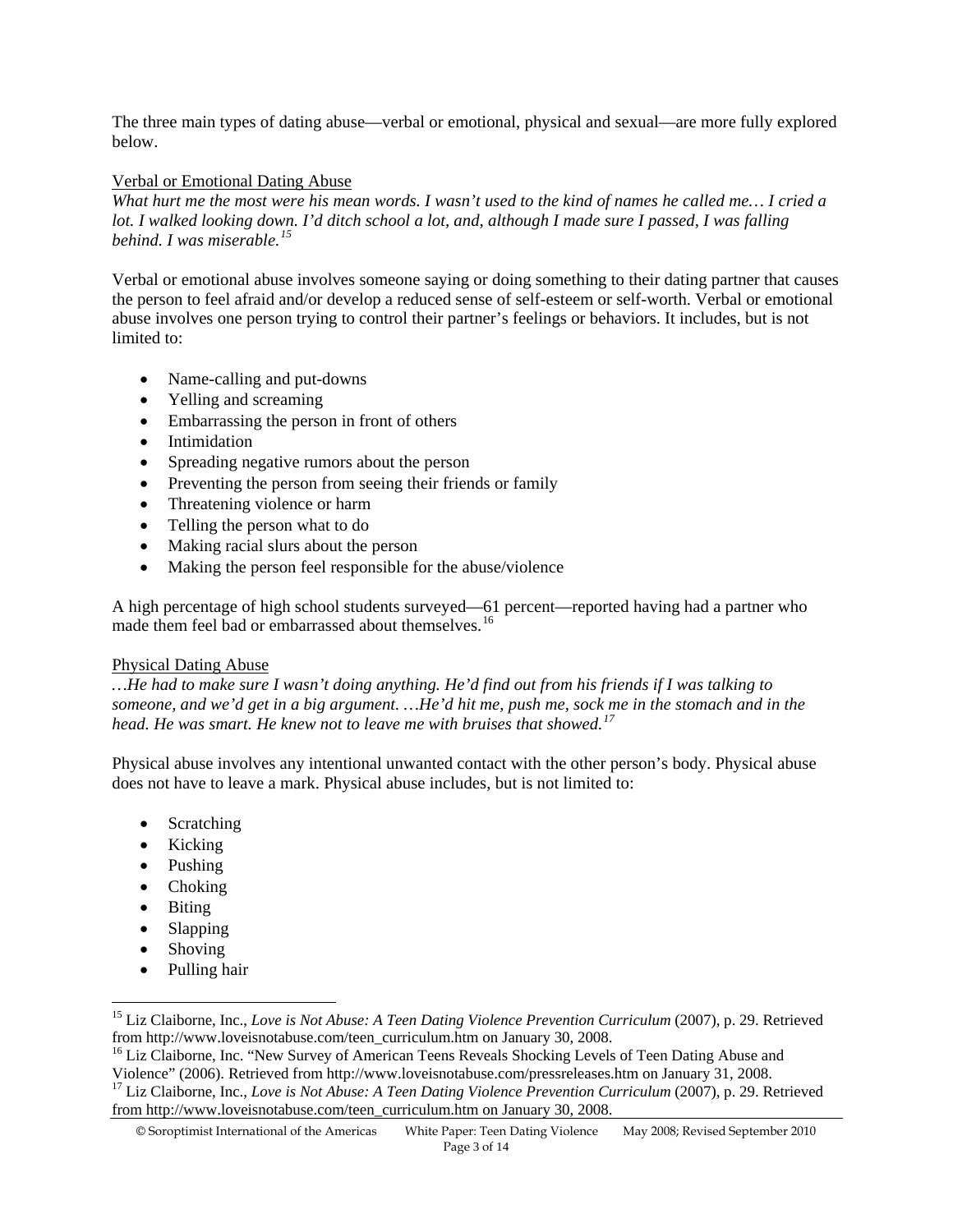- Punching
- Pinching

Forty-five percent of girls surveyed reported they had encountered some form of physical aggression during the course of dating.<sup>[18](#page-3-0)</sup> In another survey, girls reported they were victims of physical violence significantly more often while their male partners were making sexual advances. This suggests that a large percentage of girls are being physically abused when they refuse unwanted sexual advances.<sup>[19](#page-3-1)</sup>

### Sexual Dating Abuse

*It began gradually. He'd yell at her, accuse her of flirting with other guys and harp on the shortness of her cheerleading skirt. Then he started punching her, kicking her and pulling her hair. …Sometimes, he'd force her to have sex.[20](#page-3-2)*

Sexual abuse involves any sexual behavior that is unwanted or interferes with the other person's right to say "no" to sexual advances. Example of sexual abuse includes, but is not limited to:

- Unwanted kissing or touching
- Forcing someone to go further sexually than they want to
- Unwanted rough or violent sexual activity
- Date rape
- Not letting someone use birth control
- Not letting someone use protection against sexually transmitted diseases

An alarming 76 percent of female high school students surveyed reported that they had experienced one or more incidents of unwanted sexual activity, including unwanted kissing, hugging, groping and/or sexual intercourse.<sup>[21](#page-3-3)</sup>

# Technology: A New Form of Abuse

*My boyfriend terrorized me in a number of ways, but one of the most effective was through email. Email became one of his primary methods of control. …He wanted to know where I was every second of every day.[22](#page-3-4)* 

As teenagers' use of technological devices—such as cell phones and computers—becomes more and more common, new research is proving that this technology is being used by adolescents to abuse and/or control partners in dating relationships. This research has provided the first clear evidence that technology has made teen dating violence more pervasive.<sup>[23](#page-3-5)</sup>

 $\overline{a}$ 

© Soroptimist International of the Americas White Paper: Teen Dating Violence May 2008; Revised September 2010

<span id="page-3-0"></span><sup>&</sup>lt;sup>18</sup> National Resource Center on Domestic Violence (NRCDV), *Teen Dating Violence Overview*, "Statistics" (2004), p.1. Retrieved from http://search.pcadv.net/phpdig/search.php on November 6, 2007.

 $^{19}$  Ibid., p. 2.

<span id="page-3-2"></span><span id="page-3-1"></span><sup>&</sup>lt;sup>20</sup> NBC News Transcripts, *Today Show*, "Jessica Aranoff of Break the Cycle Discusses Causes of and Solutions for Abuse in Teen Relationships" (2005). Retrieved from www.ncdsv.org/images/JessicaAranoffBreakCycle.pdf on January 30, 2008.

<span id="page-3-3"></span><sup>&</sup>lt;sup>21</sup> National Resource Center on Domestic Violence (NRCDV), *Teen Dating Violence Overview*, "Statistics" (2004), p.3. Retrieved from http://search.pcadv.net/phpdig/search.php on November 6, 2007.

<span id="page-3-4"></span> $^{2}$ Liz Claiborne, Inc., "Groundbreaking Research Provides Clear Evidence that Technology is Taking Teen Dating Abuse to New Levels" (2007). Retrieved from http://www.loveisnotabuse.com/pressreleases.htm on January 30, 2008.

<span id="page-3-5"></span><sup>23</sup> TRU Research Topline, *Tech Abuse in Teen Relationships Study* (2007), p. 5. Retrieved from http://www.loveisnotabuse.com/surveyresults.htm on January 30, 2008.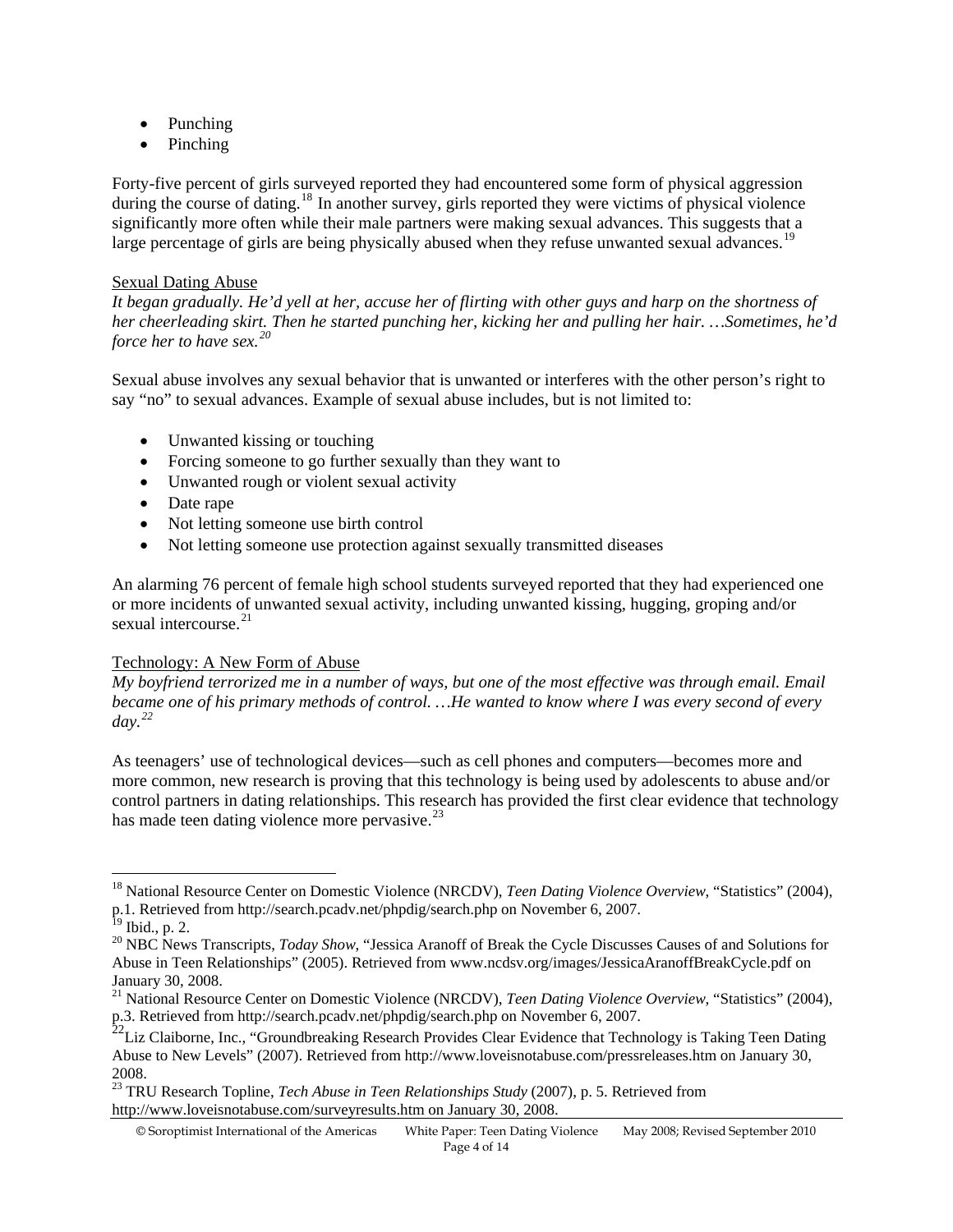In a survey of teens ages 13 to 18, results showed that alarming numbers of teens are being controlled, abused and threatened via cell phone and computer use, including the use of email, text messaging, instant messaging, phoning, and community networks such as web chats, social sites and blogs:  $24$ 

- Thirty percent of teens say they've been text messaged up to 30 times an hour by a partner trying to find out where they are, what they're doing or who they are with.
- Twenty-five percent of teens say they have been called names, harassed or put down by their partner via cell phone and text messaging.
- Twenty-two percent of teens have been asked to engage in sex via cell phone or the internet when they do not want to.
- Nineteen percent of teens say that their partner has used a cell phone or the internet to spread rumors about them.
- Eleven percent of teens report that a partner has shared private or embarrassing photos or videos of them.
- Ten percent of teens claim they have been threatened physically via email, instant message, text, or chat room.[25](#page-4-1)

New research has also found that an alarming number of tweens (aged 11 to 14) are also affected by technological teen dating violence. A survey funded by Liz Claiborne, Inc. and the National Teen Dating Violence Abuse Helpline found that two-fifths of tweens know friends who have been verbally abused by a boyfriend or girlfriend– called names, put down, or insulted – via cell phone, instant messenger, and social networking sites such as Facebook.<sup>[26](#page-4-2)</sup> The use of these technological devices to control and abuse dating partners intensifies the relentlessness of abuse as abusers can have access to their dating partner twenty-four hours a day, even when they are not physically together.

# **A Three-Stage Cyclical Pattern of Abuse**

Teen dating violence, like adult domestic violence, has a distinct pattern of abuse comprising three stages repeated over and over again: tension building, explosion and honeymoon. During the tension building stage the couple may argue a lot. Abusers may yell for no reason and make false accusations against their partners. The targets of abuse may feel like they can't do anything right. In general, the atmosphere between the couple is tense and the tension builds with each interaction.<sup>[27](#page-4-3)</sup>

During the explosion stage this culmination of tension is released in a burst of verbal, emotional, physical and/or sexual abuse. Abusers may scream in a frightening, threatening or humiliating way. They may throw things at their partners, slap, kick or punch them. They may grab at their partners in a sexually aggressive manner and/or rape their partners.<sup>[28](#page-4-4)</sup>

After the release of the pent-up tensions, the honeymoon stage begins. During this stage, abusers apologize profusely and promise to never be abusive again. They may then purchase flowers or other gifts for the abused. Sometimes, abusers will shift the blame onto their partners and accuse them of causing the explosive and abusive behavior. At other times, abusers may blame the abuse on drugs or alcohol. Over

 $\overline{a}$  $24$  Ibid., p. 5

<span id="page-4-1"></span><span id="page-4-0"></span> $25$  Ibid., p. 7-9.

<span id="page-4-2"></span><sup>26</sup> Liz Claiborne, Inc. and the National Teen Dating Violence Abuse Helpline, *Tween/Teen Dating Relationships Survey 2008*. (July 2008). Conducted by Teenage Research Unlimited.

<sup>&</sup>lt;http://www.loveisnotabuse.com/c/document\_library/get\_file?p\_1\_id=45693&folderId=72612&name=DLFE-203.pdf>.

<span id="page-4-4"></span><span id="page-4-3"></span><sup>27</sup> Liz Claiborne, Inc., *Love is Not Abuse: A Teen Dating Violence Prevention Curriculum* (2007), p. 40. Retrieved from http://www.loveisnotabuse.com/teen\_curriculum.htm on January 30, 2008. 28 Ibid.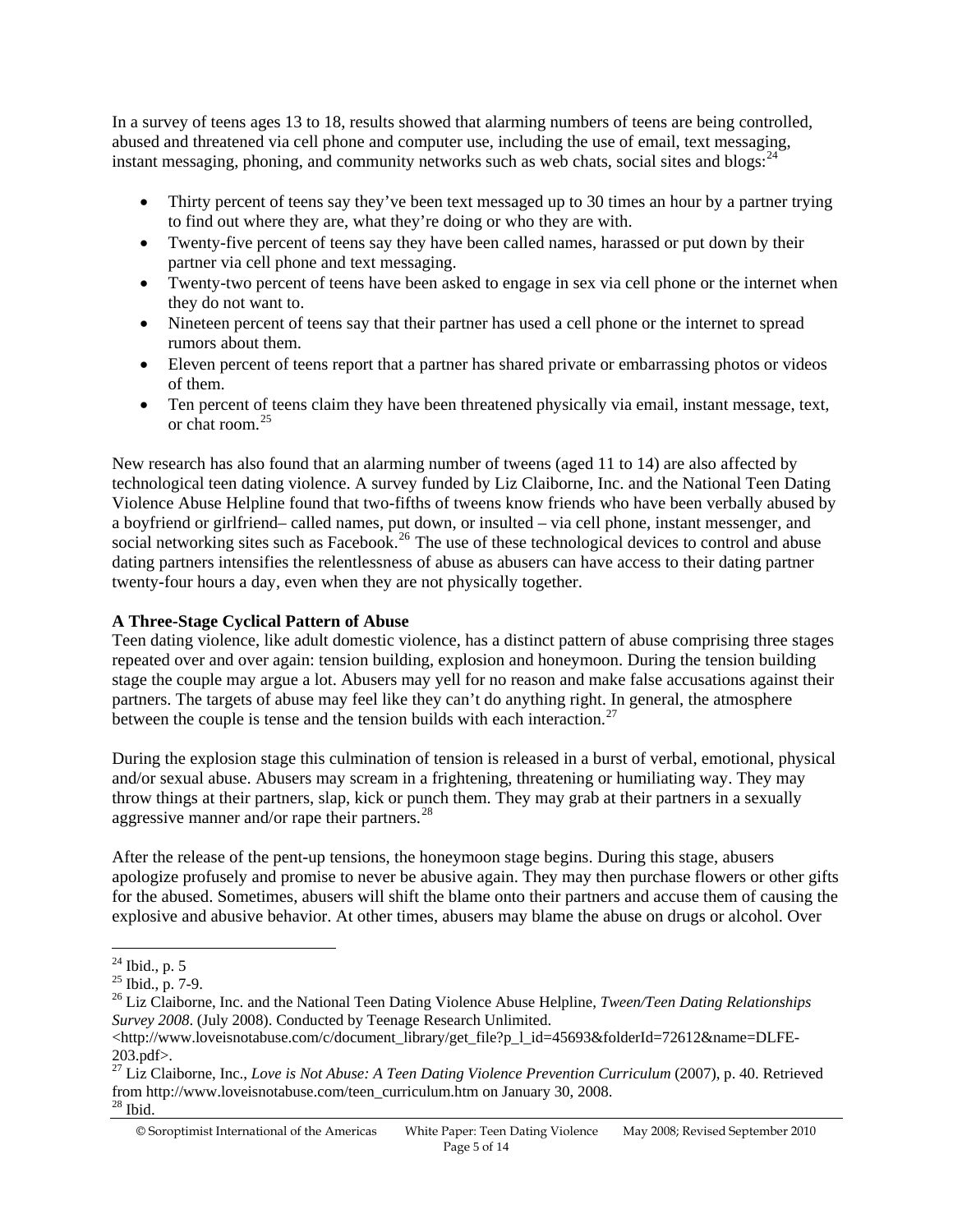time, the honeymoon period may get shorter and shorter between bouts of abusive explosions. In severely abusive relationships, the explosion stage becomes more and more violent and dangerous, and the honeymoon stage may disappear altogether. $29$ 

## **Factors Influencing Teen Dating Violence**

#### Inability to Recognize a Healthy versus an Unhealthy Relationship

Dating and intimate relationships are a normal part of growing up for many adolescents. Yet teenagers frequently form their first romantic relationship without a clear understanding of what constitutes a healthy versus an unhealthy relationship. For example, when Dr. Elizabeth Miller, an expert on teen dating violence, administered a survey to a class of middle-schoolers, 100 percent of them responded that jealousy and possessiveness are part of true love.<sup>[30](#page-5-1)</sup> Seventy-one percent of 200 Boston teens surveyed said that arguing is a normal part of a relationship.<sup>[31](#page-5-2)</sup> With little or no formal education regarding what constitutes a healthy versus an unhealthy relationship, teens tend to rely on what they have learned from their family, peers and the mass media. Rather than being helpful and clarifying, these informal modes of education can actually hinder the understanding and development of healthy dating relationships. As a result, teens are particularly vulnerable to becoming targets of dating abuse.<sup>[32](#page-5-3)</sup>

#### Family Influences

The gender socialization of boys and girls is rooted in childrearing practices. By the age of 2 or 3, children are already imitating the behaviors of their same-sex family members.<sup>[33](#page-5-4)</sup> Young boys who grow up observing their fathers or other male family members being violent toward women, treating them as inferior, or as objects for their sexual pleasure—may grow up to believe these attitudes and behaviors are normal.<sup>[34](#page-5-5)</sup> Likewise, studies show that girls who grow up witnessing their mothers or other female family members being abused or treated in an inferior manner, will grow up learning to accept violence from their future dating and intimate partners and will not necessarily consider the behavior abusive.<sup>[35](#page-5-6)</sup>

For example, a study conducted in June 2009 found that the international economic crash had a strong link to levels of teen dating violence among the families hardest hit in the United States. Almost one-half of teens who reported that their families suffered from financial problems said that they witnessed some form of violent or abusive behavior between their parents.<sup>[36](#page-5-7)</sup> Sixty-seven percent of these same teens reported experiencing some form of dating violence and abuse in their own relationships – a rate of abuse  $50$  percent higher than for teens who did not witness abuse between their parents.<sup>[37](#page-5-8)</sup>

#### Peer Influence

 $\overline{a}$  $29$  Ibid.

<span id="page-5-1"></span><span id="page-5-0"></span><sup>&</sup>lt;sup>30</sup> Liz Claiborne, Inc., Love is Not Abuse. Shannon Mehner, "Teens Often View Abusive Dating Behavior as Normal." 2010. <http://www.loveisnotabuse.com/web/guest/home/journal\_content/56/10123/110502/69257>. 31 Ibid.

<span id="page-5-3"></span><span id="page-5-2"></span> $32$  Ibid., p. 4.

<span id="page-5-4"></span><sup>&</sup>lt;sup>33</sup> Gary Barker, "Engaging Boys and Men to Empower Girls: Reflections from Practice and Evidence of Impact" (2006), p.3. Retrieved from [www.un.org/womenwatch/daw/egm/elim-disc-viol-girlchild/ExpertPapers/EP3](http://www.un.org/womenwatch/daw/egm/elim-disc-viol-girlchild/ExpertPapers/EP)%20%  $\frac{20\%}{^{34}}$  20Barker.pdf on November 16, 2007.

<span id="page-5-6"></span><span id="page-5-5"></span><sup>35</sup> National Resource Center on Domestic Violence (NRCDV), *Teen Dating Violence Overview,* "Key Issues: Use of Violence by Girls and Boys" (2004), p.1. Retrieved from http://search.pcadv.net/phpdig/search.php on November 6, 2007.

<span id="page-5-7"></span><sup>36</sup> Liz Claiborne, Inc. and Family Violence Prevention Fund, *Troubled Economy Linked to High Levels of Teen Dating Violence & Abuse Survey 2009.* (June 2009). Conducted by Teenage Research Unlimited.

<sup>&</sup>lt;http://www.loveisnotabuse.com/c/document\_library/get\_file?p\_l\_id=45693&folderId=72612&name=DLFE-202.pdf>.

<span id="page-5-8"></span> $37$  Ibid.

<sup>©</sup> Soroptimist International of the Americas White Paper: Teen Dating Violence May 2008; Revised September 2010 Page 6 of 14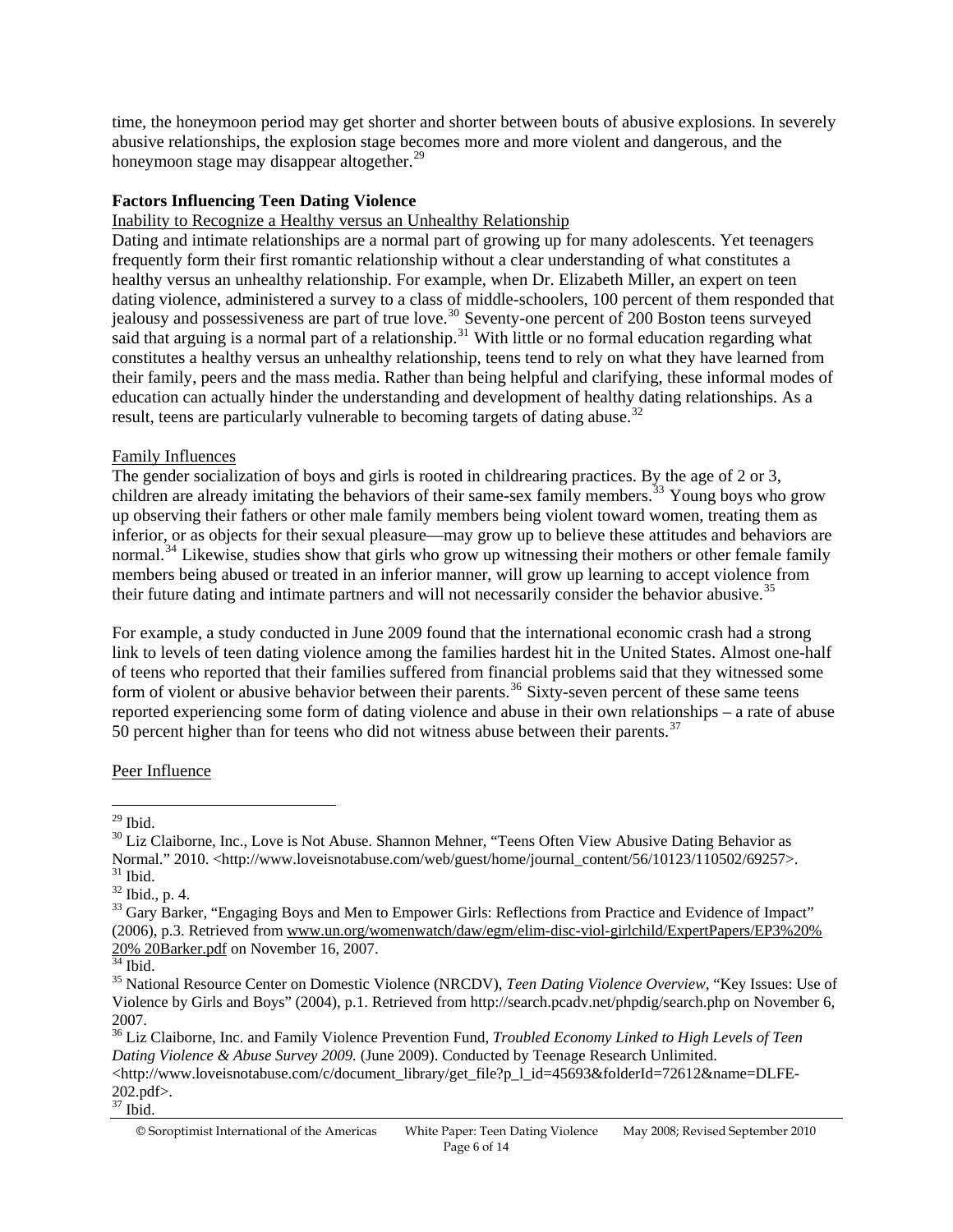As teenage boys are more concerned with what their male peers think and do than with what their female peers think or do, they tend to look to their male peers as models for shaping their own behaviors.<sup>[38](#page-6-0)</sup> If adolescent boys have male peers who advise them to verbally, emotionally, physically or sexually abuse their dating partners, they are likely to seriously consider this advice. Likewise, if they have peers who are abusive to their dating partners, they are more likely to be abusive in their own dating relationships.<sup>[39](#page-6-1)</sup> Several studies have shown that male teens who hold sexist attitudes that support male domination over females are more likely to associate with other male peers who hold these same views. <sup>[40](#page-6-2)</sup>

### Mass Media Influence

 $\overline{a}$ 

Although arguably not as influential as family or peers, the mass media also contributes to a teens' understanding of healthy versus unhealthy relationships. For example, the mass media readily characterizes subtle abusive relationship behaviors, such as possessiveness and jealousy, as romantic acts of love and devotion.<sup>[41](#page-6-3)</sup> In addition, youth are bombarded by mass media images depicting men solving their problems through violent means. Moreover, this aggressive, physical, and often misogynistic conduct is admired as heroic masculinity.<sup>[42](#page-6-4)</sup> As a result, it is not surprising that boys (and girls) would incorporate violence into their definition of manhood. $^{43}$  $^{43}$  $^{43}$ 

### **Teen Dating Violence in Same-Sex Relationships**

Nearly 25 percent of teens in same-sex relationships report some type of dating abuse.<sup>[44](#page-6-6)</sup> This statistic is comparable to the percentage of teens that experience dating abuse in opposite-sex relationships. As in opposite-sex relationships, dating violence in same-sex relationships is a systematic pattern of behavior in which one teen tries, through verbal, physical and/or sexual means, to control the thoughts, beliefs and/or conduct of their dating partner. Although teens in same-sex relationships share similar dating experiences with their peers in opposite-sex relationships, there are major important differences between the two groups.

In heterosexist and homophobic societies, many lesbian, gay, bisexual or transgendered teens live in the proverbial closet too afraid to disclose their sexual orientation. As a result, an abusive dating partner may use their boyfriend or girlfriend's sexual orientation as a tool of control. The abuser may threaten to tell family, friends or teachers about their partner's sexual orientation. The consequences of this information becoming public could very likely result in a loss of friends, not to mention intimidation, harassment or

<span id="page-6-0"></span><sup>38</sup> National Resource Center on Domestic Violence (NRCDV), *Teen Dating Violence Overview,* "Key Issues: Use of Violence by Girls and Boys" (2004), p.1. Retrieved from http://search.pcadv.net/phpdig/search.php on November 6, 2007.

<span id="page-6-1"></span><sup>&</sup>lt;sup>39</sup> Department of Justice Canada, "Dating Violence: A Fact Sheet from the Department of Justice Canada" (2007), p.8. Retrieved from http://justice.gc.ca/en/ps/fm/datingfs.html on November 6, 2007.<br><sup>40</sup> Dean Peacock and Emily Rothman, "Working with Young Men Who Batter" (2001), p. 1. Retrieved from

<span id="page-6-2"></span>http://new.vawnet.org/category/Main\_Doc.php?docid=415 on November 13, 2007.

<span id="page-6-3"></span><sup>&</sup>lt;sup>41</sup> Rus Ervin Funk, "A Coordinated Collaborative Approach to Address and Combat Teen Dating Abuse," United Nations, INSTRAW (2001), p. 9. Retrieved from www.un-instraw.org/en/docs/mensroles/Funk.pdf on November 2, 2007.

<span id="page-6-4"></span><sup>&</sup>lt;sup>42</sup> New York Times. Jan Hoffman, "Teenage Girls Stand by their Man." (2010).  $\langle$ http://www.nytimes.com/2009/03/19/fashion/19brown.html>.

<span id="page-6-5"></span><sup>&</sup>lt;sup>43</sup> Robert Connell, "On Men and Violence" (2001), p. 2. Retrieved from http://toolkit.endabuse.org/Resources/ MenandViolence/FVPFResource\_viewccb4.html?searchterm=None on November 16, 2007.<br><sup>44</sup> C.T. Halpren, et al, "Prevalence of Partner Violence in Same-Sex Romantic and Sexual Relationships in a

<span id="page-6-6"></span>National Sample of Adolescents," *Journal of Adolescent Health, Vol. 35* (2004). Abstract retrieved from http://www.pire.org/print.asp?detayl=y&core=18443 on November 20, 2007.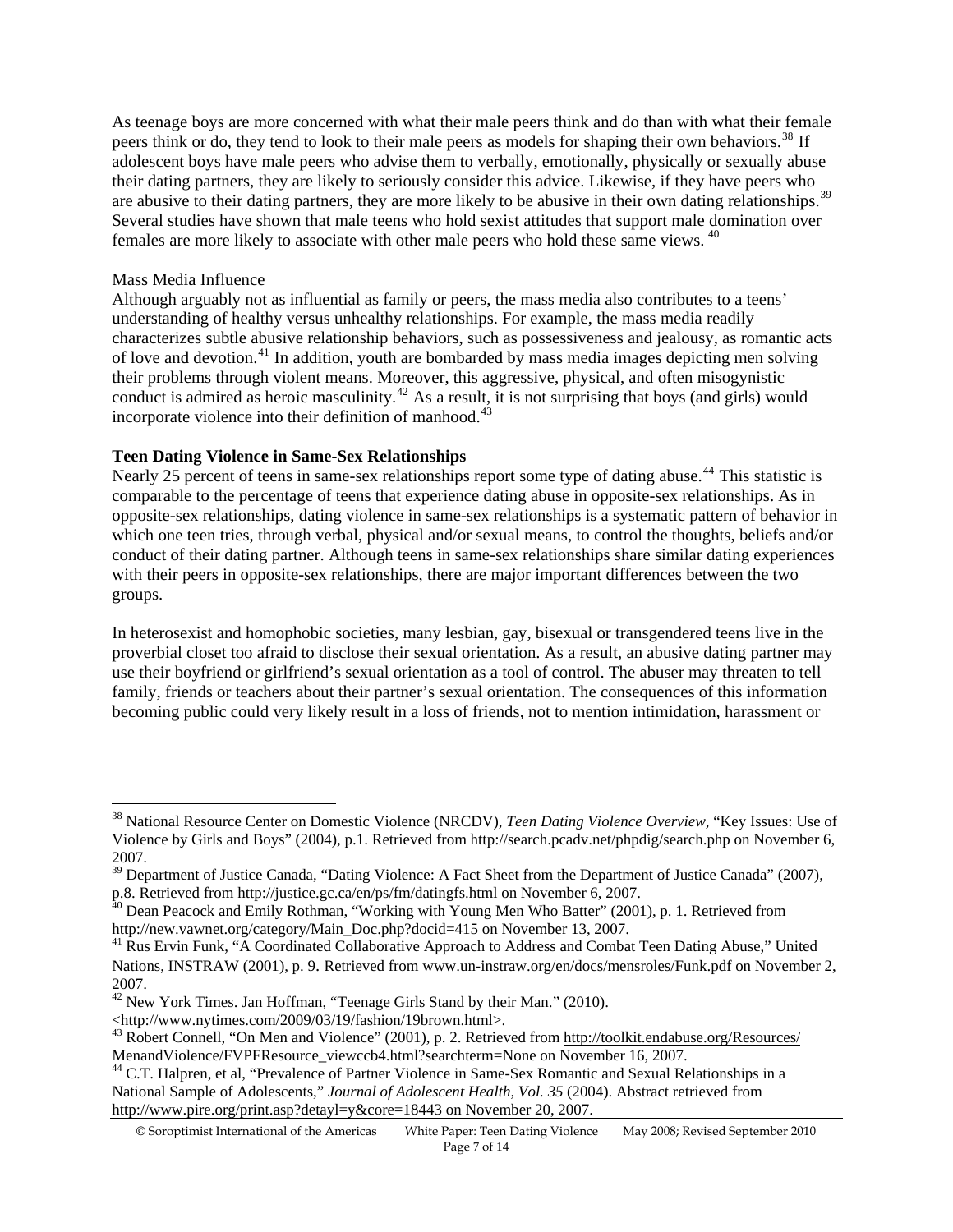physical violence from peers. In addition, these teens risk being thrown out of their houses, disowned or even institutionalized by their parents.<sup>[45](#page-7-0)</sup>

Given the possibility of these dire consequences, simply the threat of their sexual orientation being disclosed is enough to frighten teens into remaining in abusive relationships and deter them from seeking support or talking to a friend. Myths about gender-equality also serve as an additional barrier for teens in same-sex abusive dating relationships. The myth that issues of power and control don't exist in same-sex relationships because both partners are the same gender and therefore equal covers up the reality that teen dating violence not only occurs in same-sex relationships, but does so at roughly the same rate as in opposite-sex teen relationships.[46](#page-7-1)

### **Consequences of Teen Dating Violence**

The consequences of teen dating violence create myriad health-related issues for teens. A sense of disempowerment and personal hopelessness that often results from being on the receiving end of an abusive relationship can lead to self-harming coping strategies, such as substance abuse, eating disorders, risky sexual behaviors and suicide.<sup>[47](#page-7-2)</sup> Statistical data reflecting these health issues are sobering:

- Girls who reported having been sexually or physically abused in a dating relationship were more than twice as likely as non-abused girls to report smoking, drinking and using illegal drugs.<sup>[48](#page-7-3)</sup>
- Girls who reported having been sexually or physically abused in a dating relationship were nearly three times as likely as non-abused girls to report binge eating and purging.<sup>[49](#page-7-4)</sup>
- Girls who were recent targets of dating violence were 61 percent more likely to attempt suicide.<sup>[50](#page-7-5)</sup>

In addition, girls who have been abused in a dating relationship are more likely to experience and/or engage in sexually risky behavior thus increasing their vulnerability to HIV/AIDS and other sexually transmitted infections, as well as unwanted pregnancy.[51](#page-7-6) Girls in abusive relationships are less likely to use condoms consistently and/or negotiate condom use for fear of being abused if they insist that their partner use a condom.<sup>[52](#page-7-7)</sup> This, of course, leads to the increased likelihood of unwanted pregnancy. Girls who experience teen dating violence are twice as likely as other girls to report having been pregnant.<sup>[53](#page-7-8)</sup>

Although there is not a conclusive correlation between teen dating violence and teen pregnancy, one study did show that 26 percent of pregnant teens reported having been physically abused by their boyfriends, while 50 percent of these girls stated that the abuse began or was intensified once the

 $\overline{a}$ 

<span id="page-7-7"></span> $rac{200}{52}$  Ibid.

<span id="page-7-0"></span><sup>&</sup>lt;sup>45</sup> Gunner Gurwitch, "Teen Dating Among Lesbian, Bisexual, and Transgendered Girls" (2007), p.1. Retrieved from http://new.vawnet.org/category/index\_pages.php?category\_id=601 on January 31, 2008. 46 Ibid.

<span id="page-7-2"></span><span id="page-7-1"></span><sup>47</sup> National Resource Center on Domestic Violence (NRCDV), *Teen Dating Violence Overview,* "Key Issues: Health Concerns for Survivors" (2004), p.1. Retrieved from http://search.pcadv.net/phpdig/search.php on November 6, 2007.

<span id="page-7-3"></span><sup>48</sup> Family Violence Prevention Fund, "Facts on Teenagers and Intimate Partner Violence." Retrieved from www.endabuse.org on November 20, 2007.

<span id="page-7-4"></span> $^{49}$  Ibid.

<span id="page-7-5"></span><sup>50</sup> Elyse Olshen, et al, "Suicide Attempts by Teens Linked with Assault," *Archives of Pediatrics and Adolescent Medicine* (2007). Abstract retrieved from http://www.reuters.comarticlePrint?articleld=USKRA47436320070604 on November 7, 2007.

<span id="page-7-6"></span><sup>&</sup>lt;sup>51</sup> Jay G. Silverman, et al, "Dating Violence and Associated Sexual Risk and Pregnancy Among Adolescent Girls in the United States," *Pediatrics Vol. 114, No. 2* (2004), p. 220. Retrieved from www.pediatrics.org on November 6, 2007.

<span id="page-7-8"></span><sup>53</sup> Ibid., p.223.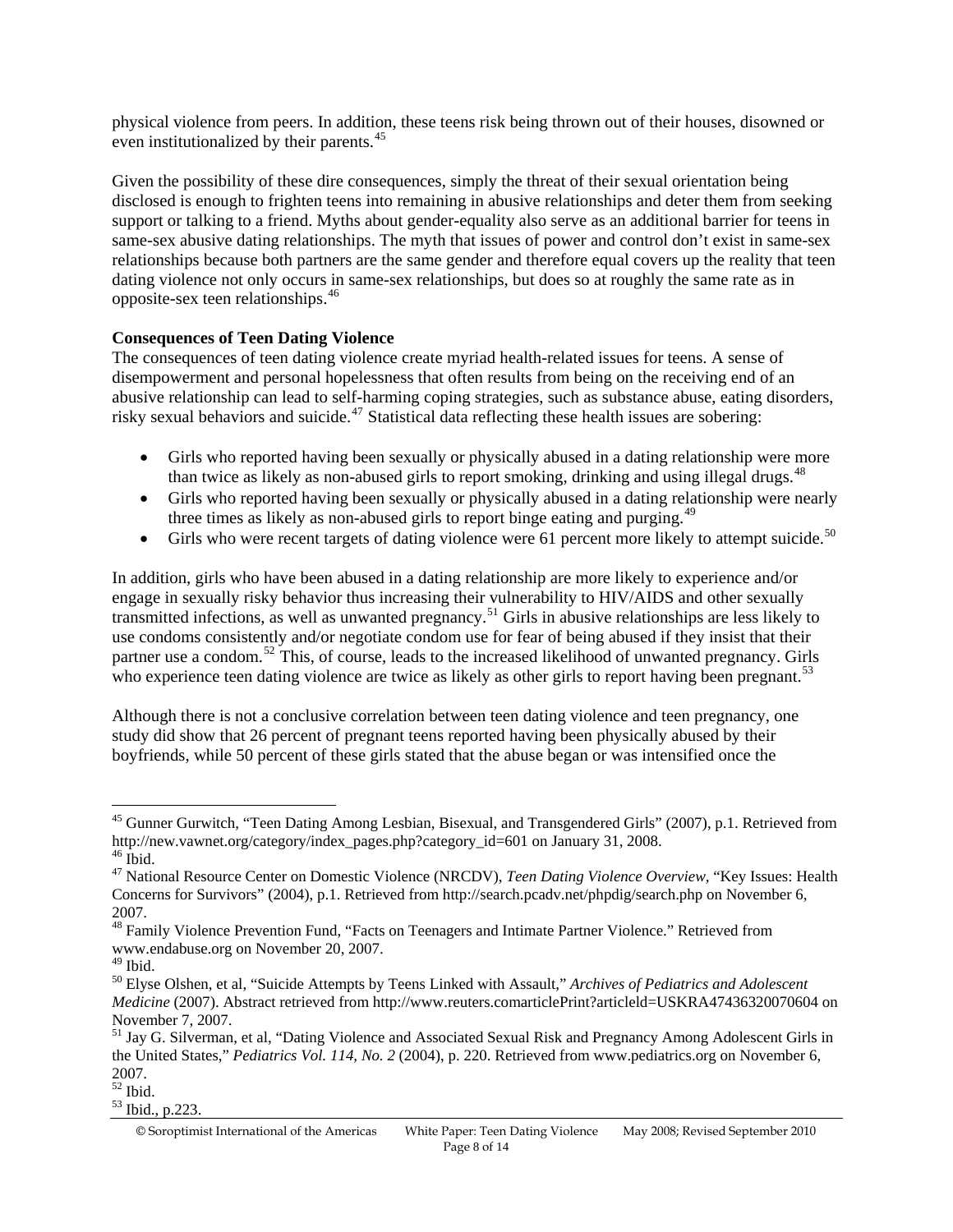pregnancy was disclosed.[54](#page-8-0) Already in a vulnerable position as a pregnant teen suffering from peer disapproval, isolation and self-shame, pregnant teens are even more likely to stay in an abusive relationship for fear they will be completely alone if they leave. The stress of a teen pregnancy, coupled with feelings of confusion and shame, contribute to an atmosphere conducive to violence and control.<sup>[55](#page-8-1)</sup>

Sometimes the issue of control is taken to such extremes that abusers will actively try to impregnate their partners. Twenty-six percent of girls with a history of dating abuse reported that their partners actively tried to get them pregnant by manipulating condom use, sabotaging birth control use or making explicit statements about wanting them to become pregnant.<sup>[56](#page-8-2)</sup>

Needless to say, the health consequences of teen dating violence are not to be taken lightly. The effects of teen dating violence can result in detrimental consequences to a young woman's health that can last a lifetime, including: depression, substance abuse, anti-social behaviors, suicidal thoughts and/or actions, chronic pain, gastrointestinal disorder, anxiety and low self-esteem.[57](#page-8-3) Furthermore, the depression, anxiety and low self-esteem caused by teen dating violence creates its own set of harmful consequences, such as:

- dramatic changes in weight and/or appearance
- extreme mood swings
- fear of expressing one's own thoughts or feelings
- becoming quieter than usual and/or withdrawn
- dropping out of extra-curricular school activities
- falling grades

 $\overline{a}$ 

- excessive worry about how a partner will react
- unusual nervousness.

#### **Seeking Help and Ending an Abusive Relationship**

Nearly 80 percent of girls who have been physically abused in their intimate relationships continue to date their abusers.<sup>[58](#page-8-4)</sup> Ending a relationship is a difficult and involved process, even in a healthy relationship. In a physically abusive relationship, it can sometimes seem unmanageable—for violence doesn't usually happen in a vacuum. It occurs after a history of verbal and emotional abuse that has chipped away at the victim's self-esteem, making it more difficult to summon the courage to tell someone about the abuse, let alone end the relationship.<sup>[59](#page-8-5)</sup> The following passage from a girl who eventually did manage to leave her abusive relationship demonstrates how difficult it can be:

*It was like a honeymoon when we started dating for the first couple of months. It just started off with this mental abuse. It was very verbal abuse. And then I remember the very first time that he actually physically hit me. The hard part for me was not the fact that he hit me, but the fact that* 

Page 9 of 14 © Soroptimist International of the Americas White Paper: Teen Dating Violence May 2008; Revised September 2010

<span id="page-8-0"></span><sup>54</sup> LeAnna M. Gutierrez, "Teen Dating Violence: An Ignored Epidemic" (2002), p.2. Retrieved from www.2.edc.org/gdi/publications\_SR/publications/CRicaPub/GutierrezEnglish.pdf on November 2, 2007. 55 Ibid.

<span id="page-8-2"></span><span id="page-8-1"></span><sup>&</sup>lt;sup>56</sup> Elizabeth Miller, "Teen Girls Report Abusive Boyfriends Try to Get Them Pregnant" (2007). Abstract retrieved from http://www.ucdmc.ucdavis.edu/newsroom/releases/archives/childrenshospital/2007/teen\_pregnancy9- 2007.html on November 2, 2007.

<span id="page-8-3"></span><sup>57</sup> Mary E. Muscari, "What Should I Tell Clients About Teen Dating Violence?" (2005), p.1. Retrieved from http://www.medscape.com/viewarticle/502450 on November 6, 2007.

<span id="page-8-4"></span><sup>&</sup>lt;sup>58</sup> Liz Claiborne, Inc., "Are Boys Getting the Wrong Message About What it Means to Be a Man" (2004). Retrieved from http://www.loveisnotabuse.com/pressreleases.htm on November 17, 2007.

<span id="page-8-5"></span><sup>&</sup>lt;sup>59</sup> Liz Claiborne, Inc., "Tough Talk: What Boys Need to Know About Relationship Abuse" (2004), p. 3. Retrieved from http://www.loveisnotabuse.com/handbooks\_toughtalk.htm on November 16, 2007.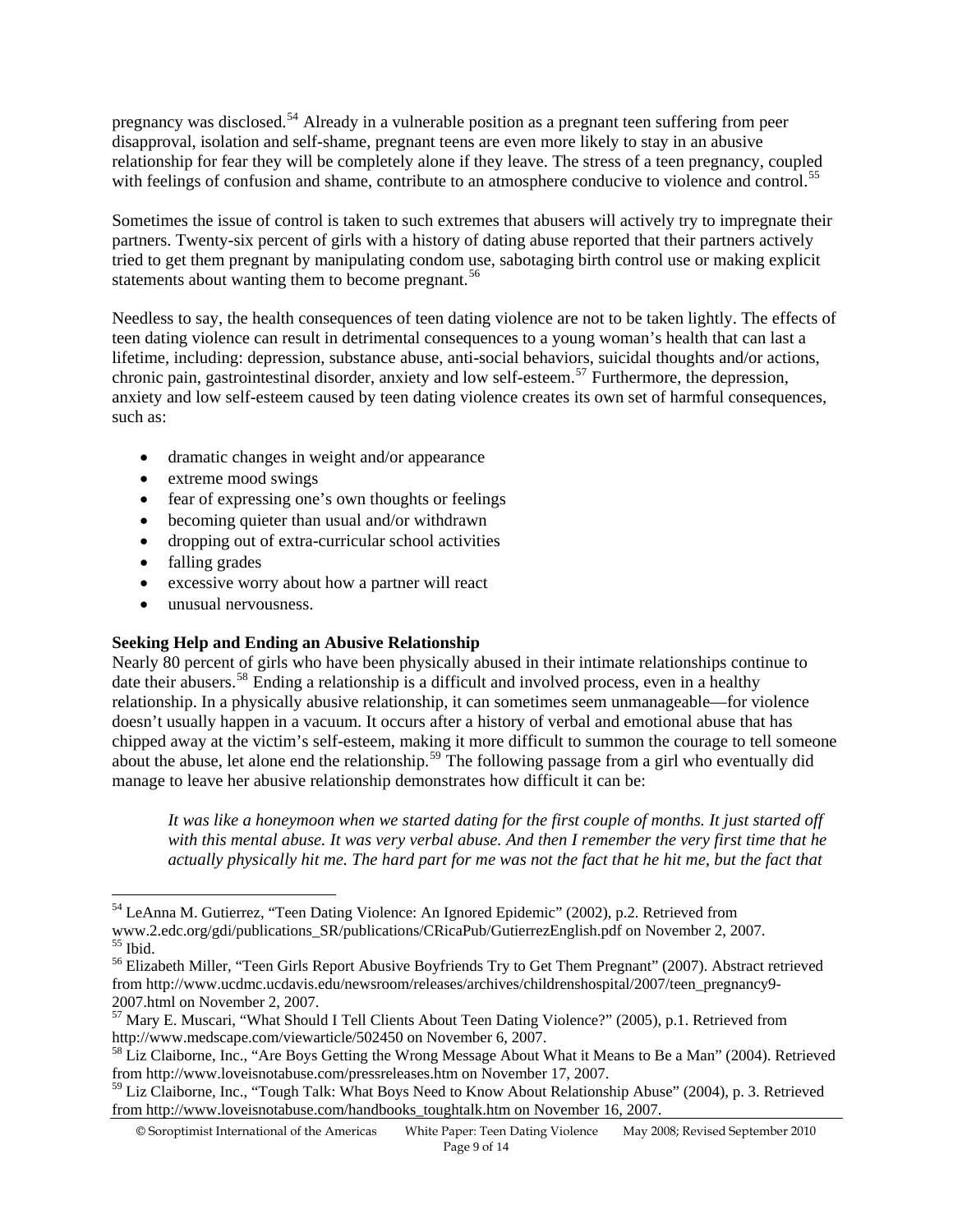*he made me feel like I was nothing. …It was a giant secret. I didn't even tell any of my lesser friends or my best friend or my mother. I couldn't tell a soul… I felt that it was my fault and that everything was the result of me being not worthy.[60](#page-9-0)*

One survey found that 33 percent of teens who had been in an abusive relationship never told anyone about the abuse.<sup>[61](#page-9-1)</sup> When determining whether or not to seek help and/or end an abusive dating relationship, teens have unique obstacles they must face, including peer pressure and age-related factors.

The peer pressure to have a girlfriend or boyfriend can make it difficult for a teen to seek help, let alone end the abusive relationship—for sometimes a teen may feel it is better to have an abusive relationship than no relationship at all.<sup>[62](#page-9-2)</sup> When they do imagine disclosing their abusive relationship to their peers, teens often worry that their friends will take the side of the abuser. And even if their friends do side with them, teens may still worry about losing respect and social status among their peers.<sup>[63](#page-9-3)</sup>

The age-related obstacles teens face when determining whether or not to seek help and/or end an abusive dating relationship often involve a general distrust of adults in positions of authority. A survey found that 80 percent of teens who had been in an abusive relationship turned to a friend for help, not their parents or an authority figure.<sup>[64](#page-9-4)</sup> They may have had experiences of not being believed by an adult or of having adults minimize or not take seriously their experiences. In addition, they may not want their parent(s) to know for fear of losing their freedom of choice and autonomy, and/or that their parent(s) will force them to end the relationship.<sup>[65](#page-9-5)</sup> Parent-teen relationships go two-ways, however. Whether their teens are in an abusive dating situation or not, parents are not educating their children about the issue. Less than onethird of surveyed teens had talked to their parents about dating abuse in the past year, whereas more than six out of ten teens had a conversation with a parent in the past year about drugs, alcohol, and/or sex.<sup>[66](#page-9-6)</sup> Furthermore, though 82 percent of parents feel confident that they could recognize if their teen was experiencing dating violence, more than half of these parents could not correctly identify the warning signs of abuse. $67$ 

On top of these peer-based and age-related obstacles, the dynamics and patterns of relationship abuse itself function in ways that hinder an abused partner from seeking help. For instance, early in a new relationship, controlling behaviors and excessive jealousy may be interpreted as a sign of commitment and love. As the relationship progresses and the level of control and jealousy increases, rather than

<span id="page-9-0"></span><sup>60</sup> NBC News Transcripts, *Today Show*, "Jessica Aranoff of Break the Cycle Discusses Causes of and Solutions for Abuse in Teen Relationships" (2005). Retrieved from www.ncdsv.org/images/JessicaAranoffBreakCycle.pdf on January 30, 2008.

<span id="page-9-1"></span><sup>61</sup> Liz Claiborne, Inc., *Love is Not Abuse: A Teen Dating Violence Prevention Curriculum* (2007), p. 26. Retrieved from http://www.loveisnotabuse.com/teen\_curriculum.htm on January 30, 2008. <sup>62</sup> Ibid., p. 27

<span id="page-9-3"></span><span id="page-9-2"></span><sup>63</sup> National Resource Center on Domestic Violence (NRCDV), *Teen Dating Violence Overview* (2004), p.2. Retrieved from http://search.pcadv.net/phpdig/search.php on November 6, 2007.<br><sup>64</sup> Liz Claiborne, Inc. and Family Violence Prevention Fund, *Troubled Economy Linked to High Levels of Teen* 

<span id="page-9-4"></span>*Dating Violence & Abuse Survey 2009.* (June 2009). Conducted by Teenage Research Unlimited. <http://www.loveisnotabuse.com/c/document\_library/get\_file?p\_l\_id=45693&folderId=72612&name=DLFE-202.pdf>.

<span id="page-9-6"></span><span id="page-9-5"></span><sup>&</sup>lt;sup>65</sup> LeAnna M. Gutierrez, "Teen Dating Violence: An Ignored Epidemic" (2002), p.2. Retrieved from www.2.edc.org/gdi/publications\_SR/publications/CRicaPub/GutierrezEnglish.pdf on November 2, 2007. 66 Liz Claiborne, Inc. and Family Violence Prevention Fund, *Troubled Economy Linked to High Levels of Teen Dating Violence & Abuse Survey 2009.* (June 2009). Conducted by Teenage Research Unlimited. <http://www.loveisnotabuse.com/c/document\_library/get\_file?p\_l\_id=45693&folderId=72612&name=DLFE-202.pdf>.

<span id="page-9-7"></span> $67$  Ibid.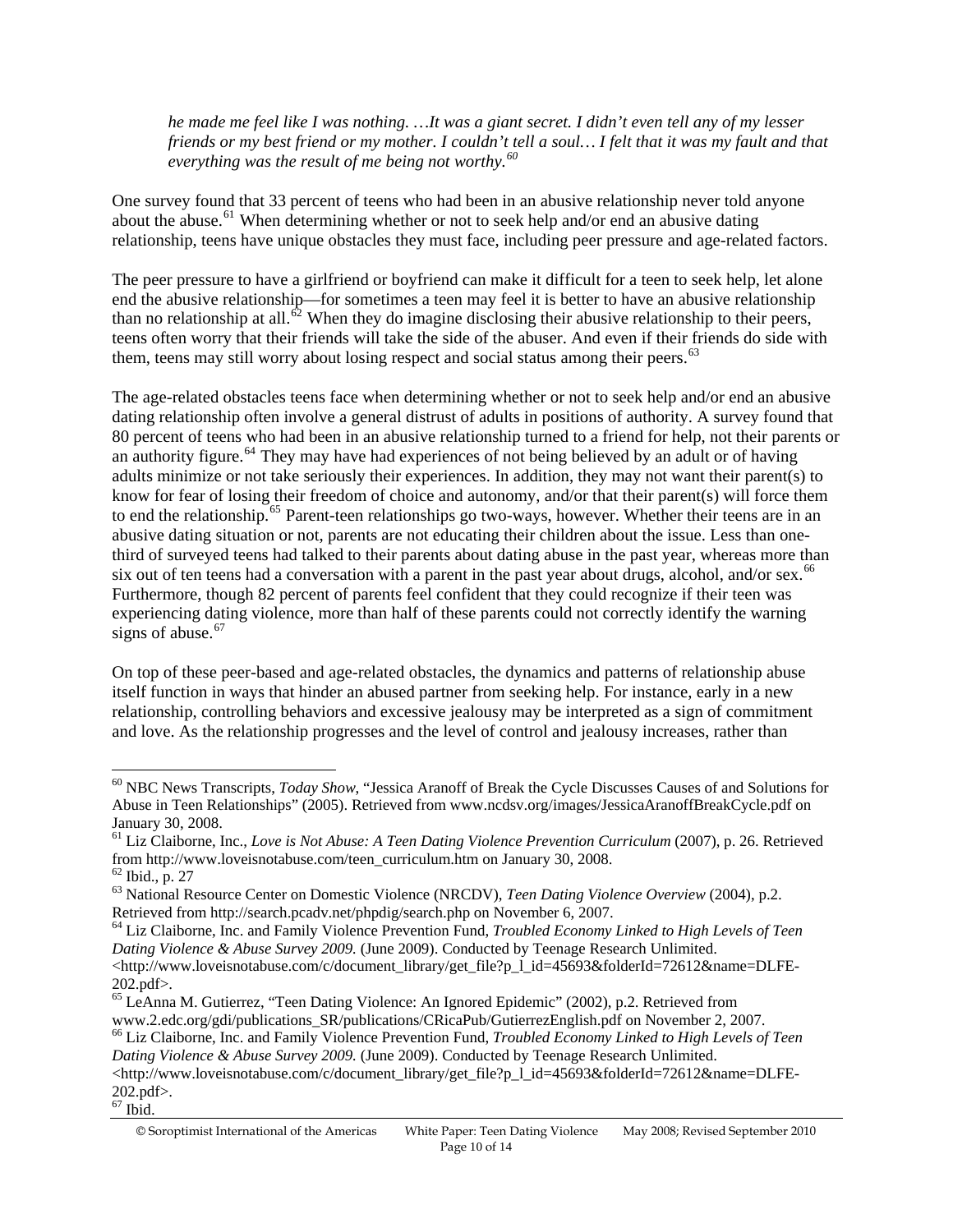recognize the behaviors as unhealthy and abusive, the targets of abuse may simply readjust their baseline of what they consider normal or acceptable behavior within a relationship. As the baseline shifts, it can become harder and harder for the target of abuse to recognize the behaviors as abusive, let alone seek help or end the relationship.<sup>[68](#page-10-0)</sup>

### **Teen Reactions to Teen Dating Violence**

In March 2009, an incident of celebrity teen dating violence became heavily publicized. The pop singer Chris Brown, 19, faced two felony charges for allegedly beating his girlfriend, the pop singer Rihanna, 21. Court documents revealed that Chris Brown punched, bit, and choked Rihanna after she read a text message he had received from another female.<sup>[69](#page-10-1)</sup> Her injuries required hospital treatment and pictures of her bloodied and bruised face circulated TV, internet and newspapers. The highly publicized event gave teens around the world a chance to talk about teen dating violence. They vocalized their opinions on blogs and other social networking sites. Many of the teenage reactions, however, were disturbing.

A survey of 200 teenagers administered by the Boston Public Health Commission found that 46 percent of participants believed Rihanna was responsible for her abuse and 52 percent said that both Rihanna and Chris Brown bore responsibility.<sup>[70](#page-10-2)</sup> A junior at Lake Forest High School in Chicago said that a common reaction to the incident among his peers, both male and female, was that Rihanna must have done something to provoke the violence.<sup>[71](#page-10-3)</sup> These reactions demonstrate what Harvard Professor Marcyliena Morgan believes are learned behaviors of a patriarchal culture that teaches us to sympathize with rather than blame and destroy boys.<sup>[72](#page-10-4)</sup> These reactions clearly demonstrate the need and importance of teen dating violence education.

### **School-Based Prevention Programs**

Evidence suggests that patterns of teen dating violence and victimization that develop during early adolescence can already be difficult to reverse by late adolescence.[73](#page-10-5) However, studies show that it *is* possible to change such attitudes and behaviors, especially if teen dating violence prevention and intervention programs are implemented in a social context, especially within school settings.<sup>[74](#page-10-6)</sup> A study found that 75 percent of teens who took a school course on teen dating violence said it helped them learn about the signs of abusive relationships.[75](#page-10-7) Consequently, schools have a critical role to play in addressing teen dating violence.[76](#page-10-8) Though only Rhode Island and Virginia have adopted laws requiring teen dating

 $\overline{a}$ 

© Soroptimist International of the Americas White Paper: Teen Dating Violence May 2008; Revised September 2010

<span id="page-10-0"></span><sup>68</sup> Liz Claiborne, Inc., *Love is Not Abuse: A Teen Dating Violence Prevention Curriculum* (2007). Retrieved from http://www.loveisnotabuse.com/teen\_curriculum.htm on January 30, 2008.

 $^{69}$  New York Times. Jan Hoffman, "Teenage Girls Stand by their Man." (2010).

<span id="page-10-1"></span><sup>&</sup>lt;http://www.nytimes.com/2009/03/19/fashion/19brown.html>. 70 Ibid.

<span id="page-10-3"></span><span id="page-10-2"></span> $71$  Chicago Tribune. Bonnie Miller Rubin and Megan Twohey. "Many Teens Blame Rihanna, say dating violence normal." (2010). <http://www.chicagotribune.com/features/chi-teen-domestic-violence-20-feb20,0,7647229.story>.<br><sup>72</sup> New York Times. Jan Hoffman, "Teenage Girls Stand by their Man." (2010).<br><http://www.nytimes.com/2009/03/1

<span id="page-10-4"></span>

<span id="page-10-5"></span><sup>&</sup>lt;sup>73</sup> Ann Rosewater, *Promoting, Prevention. Targeting Teens: An Emerging Agenda to Reduce Domestic Violence* (2003), p. 11. Retrieved from www.endabuse.org/field/PromotingPrevention1003.pdf on November 2, 2007.  $^{74}$  Ibid., p. 14.

<span id="page-10-7"></span><span id="page-10-6"></span><sup>75</sup> Liz Claiborne, Inc. and Family Violence Prevention Fund, *Troubled Economy Linked to High Levels of Teen Dating Violence & Abuse Survey 2009.* (June 2009). Conducted by Teenage Research Unlimited.

<sup>&</sup>lt;http://www.loveisnotabuse.com/c/document\_library/get\_file?p\_l\_id=45693&folderId=72612&name=DLFE-202.pdf>.

<span id="page-10-8"></span> $^{76}$ Alan Berkowitz, et al, "Young Men as Allies in Preventing Violence and Abuse," p. 1. Retrieved from http://toolkit.endabuse.org/resources/YoungMen.html on November 13, 2007.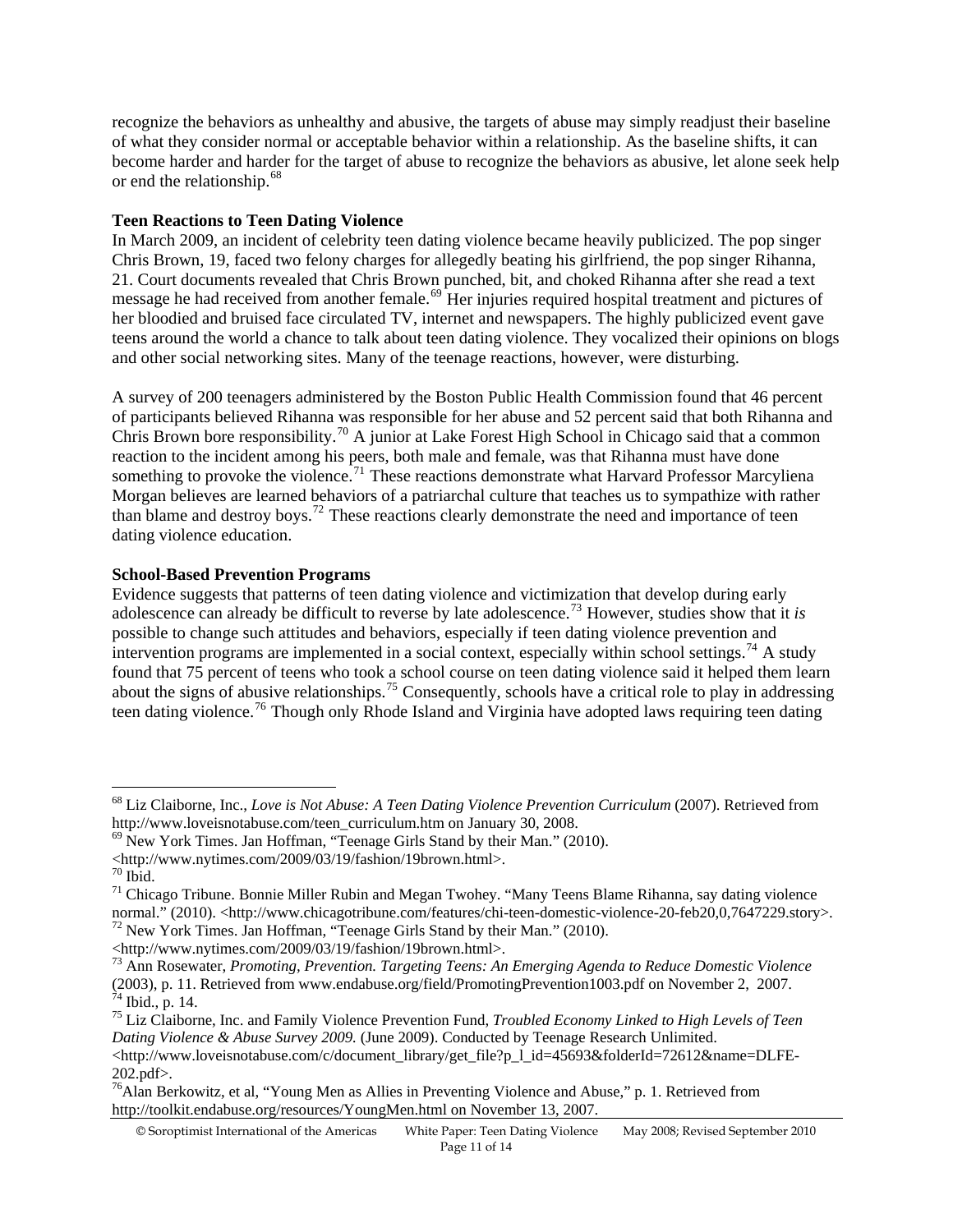dating abuse course in school.<sup>78</sup> violence instruction in public schools,  $^{77}$  $^{77}$  $^{77}$  25 percent of teens in the United States report having had a

School-based teen dating violence prevention programs are vitally important in that they have the ability to address the issue directly with teens, and to offer and promote positive alternatives to violence, as well as to the gender-based beliefs that can lead to violence against women.[79](#page-11-1) Impact studies of school-based dating violence prevention programs increasingly provide evidence that programs deliberately addressing underlying gender norms and notions of masculinity are particularly effective in creating positive changes in the gender-based attitudes and behaviors of boys and young men—thus potentially reducing the chances of abusive teen dating relationship from developing.<sup>[80](#page-11-2)</sup>

To redress the discriminatory and sexist masculine gender socialization that contributes to teen dating violence, there is growing international consensus that boys and men need to be directly involved in the processes of change.<sup>[81](#page-11-3)</sup> In bringing boys and men into the equation, advocates of this approach emphasize that it is not their intention to create an either/or argument of whether time and resources should be spend to engage males in redressing gender equalities, versus working directly with girls and women to empower them and make sure they have the support services they need.<sup>[82](#page-11-4)</sup> Advocates are adamant that both need to happen simultaneously; for efforts to change male attitudes and behaviors that condone, or engage in, violence against women and girls will not be fully successful without the active involvement of boys and men.

One successful school-based program that focuses on the role of boys and young men is the U.S. based *Mentors in Violence Prevention* program [<www.jacksonkatz.com](http://www.jacksonkatz.com/)>. This program is designed to train male student-athletes and other student leaders to use their status to speak out against all forms of sexist abuse and violence. At the international level, the *White Ribbon Campaign* [<http://www.whiteribbon.ca>](http://www.whiteribbon.ca/) works to raise awareness and educate young men and boys on the issue of violence against women. Both of these organizations provide readily available educational resource materials designed for use in high school violence prevention program.

As for organizations and programs that deal directly with teen dating violence, Canada has developed a national resource manual as part of its *School-Based Violence Prevention Programs*. The manual can be accessed at: [<www.ucalgary.ca/resolve/violenceprevention/English/reviewprog/youthdprogs.htm>](http://www.ucalgary.ca/resolve/violenceprevention/English/reviewprog/youthdprogs.htm).

*Dating Violence & Abuse Survey 2009.* (June 2009). Conducted by Teenage Research Unlimited.

<span id="page-11-0"></span><sup>&</sup>lt;sup>77</sup> Chicago Tribune. Bonnie Miller Rubin and Megan Twohey. "Many Teens Blame Rihanna, say dating violence normal." (2010). <http://www.chicagotribune.com/features/chi-teen-domestic-violence-20-feb20,0,7647229.story>. <sup>78</sup> Liz Claiborne, Inc. and Family Violence Prevention Fund, *Troubled Economy Linked to High Levels of Teen* 

<sup>&</sup>lt;http://www.loveisnotabuse.com/c/document\_library/get\_file?p\_1\_id=45693&folderId=72612&name=DLFE-202.pdf>.

<span id="page-11-1"></span><sup>79</sup> National Resource Center on Domestic Violence (NRCDV), *Teen Dating Violence Overview*, "Key Issue: Approaches to Prevention" (2004), p.1. Retrieved from http://search.pcadv.net/phpdig/search.php on November 6, 2007.

<span id="page-11-2"></span><sup>80</sup> Gary Barker, "Engaging Boys and Men to Empower Girls: Reflections from Practice and Evidence of Impact" (2006), p.8. Retrieved from [www.un.org/womenwatch/daw/egm/elim-disc-viol-girlchild/ExpertPapers/EP3](http://www.un.org/womenwatch/daw/egm/elim-disc-viol-girlchild/ExpertPapers/EP)%20% 20% 20Barker.pdf on November 16, 2007. 81 United Nations Division for the Advancement of Women, *Elimination of All Forms of Discrimination and* 

<span id="page-11-3"></span>*Violence Against the Girl Child* Report (2006), p. 29. Retrieved from www.un.org/womenwatch/daw/egm/elimdisc-viol-girlchild/EGM%20Report\_FINAL.pdf on November 7, 2007.

<span id="page-11-4"></span><sup>&</sup>lt;sup>82</sup> Gary Barker, "Engaging Boys and Men to Empower Girls: Reflections from Practice and Evidence of Impact" (2006), p.2. Retrieved from [www.un.org/womenwatch/daw/egm/elim-disc-viol-girlchild/ExpertPapers/EP3](http://www.un.org/womenwatch/daw/egm/elim-disc-viol-girlchild/ExpertPapers/EP)%20% 20% 20Barker.pdf on November 16, 2007.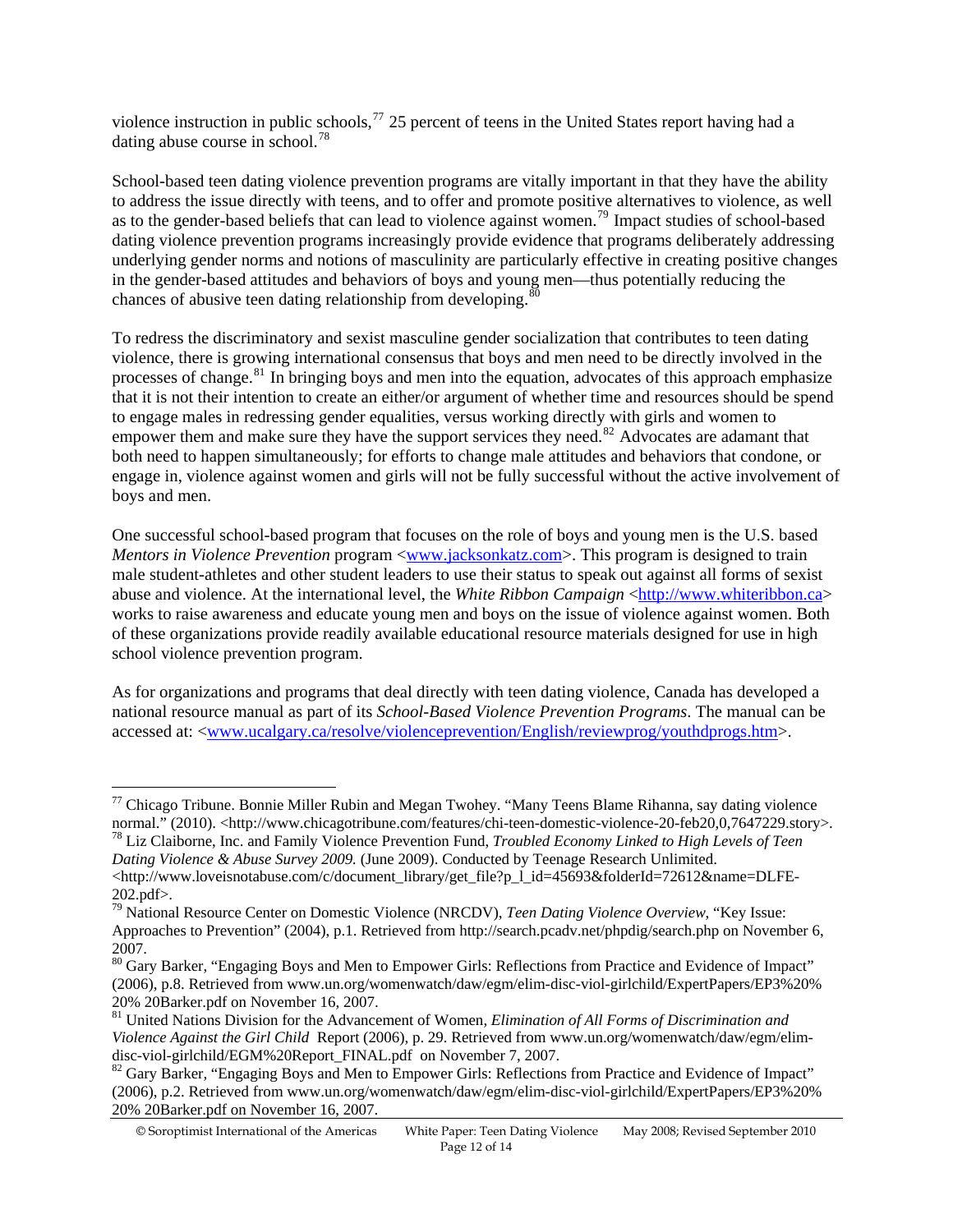In the United States, there are several websites devoted exclusively to teen dating violence, such as *Love is Not Abuse* <[www.loveisnotabuse.com](http://www.loveisnotabuse.com/)> and *Break the Cycle <*[www.breakthecycle.org](http://www.breakthecycle.org/)>, both of which offer an extensive and comprehensive curriculum guide for developing a school-based teen dating violence prevention program. In addition, the first national teen dating abuse helpline, *Love is Respect*  $\langle$ http://loveisrespect.org>, was established in 2006. Also in 2006, the U.S. Senate established the *National Teen Dating Violence Awareness and Prevention Week* which took place during the first week of February. However, in 2010 the U.S. Senate unanimously passed Resolution 373 which designates the entire month of February as Teen Dating Violence Awareness and Prevention Month, [<http://www.teendvmonth.org/>](http://www.teendvmonth.org/). In support of this month, the American Bar Association created a school-based curriculum called the *National Teen Dating Violence Prevention Initiative*, which can be found at [<http://www.abanet.org/publiced/teendating.shtml](http://www.abanet.org/publiced/teendating.shtml)>.

# **What Soroptimist Is Doing to Help Prevent Teen Dating Violence**

Soroptimist International of the Americas is a volunteer organization for business and professional women who work to improve the lives of women and girls, in local communities and throughout the world. Soroptimists contribute time and financial support to community–based and international projects benefiting women and girls, including projects that address teen dating violence. Many of these projects are funded through the Soroptimist Club Grants for Women and Girls program.

#### Soroptimist Club Grants for Women and Girls

Soroptimist Club Grants for Women and Girls are given annually to Soroptimist clubs initiating or continuing innovative projects benefiting women and girls. Grants range from \$500 to \$10,000. Since 1997, more than \$2.5 million has been disbursed to Soroptimist club projects, and more than 200,000 women and their families have benefited from these projects. In 2007, the program was awarded the *Associations Make a Better World Award* from the American Society of Association Executives (ASAE).

Listed below are a few examples of grant-funded Soroptimist club projects addressing teen dating violence:

#### **SI/Fremont, OH (Midwestern Region): <[sifremont@soroptimist.net>](mailto:sifremont@soroptimist.net)**

SI/Fremont, OH was awarded a \$5,000 Soroptimist Club Grant in support of its project *TRAP: Teen Relationship Abuse Prevention.* SI/Fremont, OH is using its grant to provide educational materials and forums for teens, parents, and community members on healthy dating relationships and teen dating violence. The club used its funds to purchase literature such as bookmarks, brochures, and posters, and for campaign and public relations expenses. Club members are organizing and promoting presentations for two high schools, running an educational workshop for parents and community members, and preparing and presenting a curriculum at a local pregnancy crisis center.

#### **SI/Bloomington-Normal, IL (Midwestern Region): [<sibloomington.normal@soroptimist.net>](mailto:sibloomington.normal@soroptimist.net)**

SI/Bloomington-Normal, IL was awarded a \$2,500 Soroptimist Club Grant for its project *VIP: Invitation for Communication*. Club members created workshops for teen girls and their mothers on the topic of healthy teen relationships. SI/Bloomington-Normal used their grant to purchase workshop supplies and materials.

#### **SI/Hofu, Japan (Japan Nishi Region): <[sihofu@soroptimist.net](mailto:sihofu@soroptimist.net)>**

SI/Hofu was awarded a \$5,000 Soroptimist Club Grant for its new campaign *Raising Awareness of Teen Dating Violence*. This initiative implemented a new teen dating violence public awareness campaign and continued to support a domestic violence shelter. Club members used the grant to create and distribute flyers and lecture materials at local high schools and for the operational costs of the shelter.

#### **SI/Imabari, Japan (Japan Nishi Region): <[siimabari@soroptimist.net>](mailto:siimabari@soroptimist.net)**